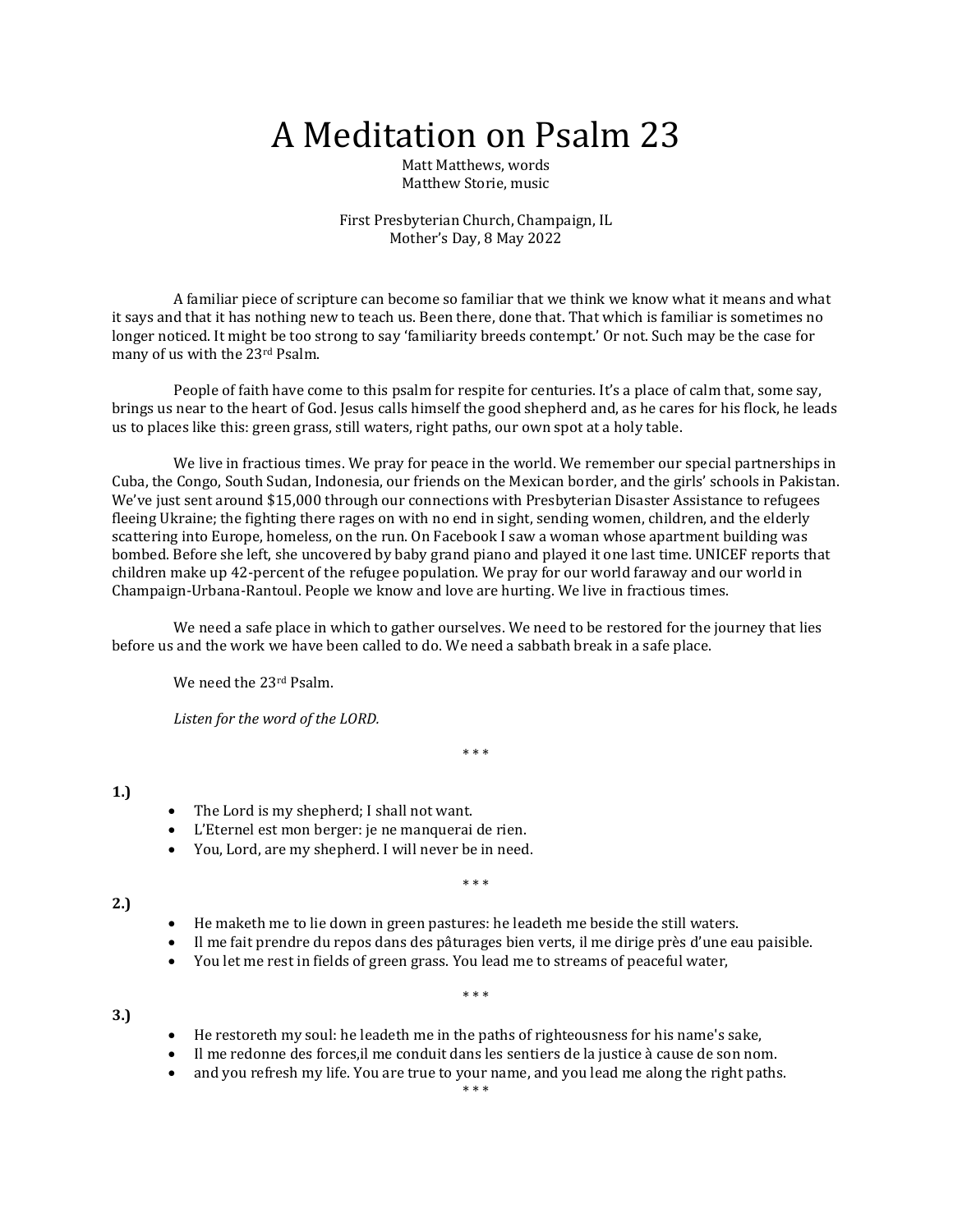• Yea, though I walk through the valley of the shadow of death, I will fear no evil: for thou art with me; thy rod and thy staff they comfort me.

• Même quand je marche dans la sombre vallée de la mort, je ne redoute aucun mal car tu es avec moi. Ta conduite et ton appui: voilà ce qui me réconforte.

• I may walk through valleys as dark as death, but I won't be afraid. You are with me, and your shepherd's rod makes me feel safe.

\* \* \*

## **5.)**

• Thou preparest a table before me in the presence of mine enemies: thou anointest my head with oil; my cup runneth over.

• Tu dresses une table devant moi, en face de mes adversaires; tu verses de l'huile sur ma tête et tu fais déborder ma coupe.

• You treat me to a feast, while my enemies watch. You honor me as your guest, and you fill my cup until it overflows.

\* \* \*

# **6.)**

• Surely goodness and mercy shall follow me all the days of my life: and I will dwell in the house of the Lord for ever.

• Oui, le bonheur et la grâce m'accompagneront tous les jours de ma vie et je reviendrai dans la maison de l'Eternel jusqu'à la fin de mes jours.

• Your kindness and love will always be with me each day of my life, and I will live forever in your house, Lord.

\* \* \*

*The LORD is my shepherd, I shall not want.* When I think of those words, I think of this:



*He makes me lie down in green pastures; he leads me beside still waters. . .*

 I need still waters. I need the rest I find at Homer Lake or on the Chesapeake Bay and the Atlantic Coast. I'm not afraid of *still* waters.

 But I grew up around water, and water is dangerous. It's teeming with life and with all of nature's raw power. Water deserves respect. You can drown in water.

 And when the winds blow, and the tides rise, and the waves roll, and the creeks and bays suck at the shore in the cordgrass guts, the inlets, the marshes, and when the rains come—the water gets crazy. Rip currents can draw you out and out to the sinking deep.

The powers of all creation roil in the waters.

\* \* \* **Matthew Storie TWO** \* \* \*

**4.)**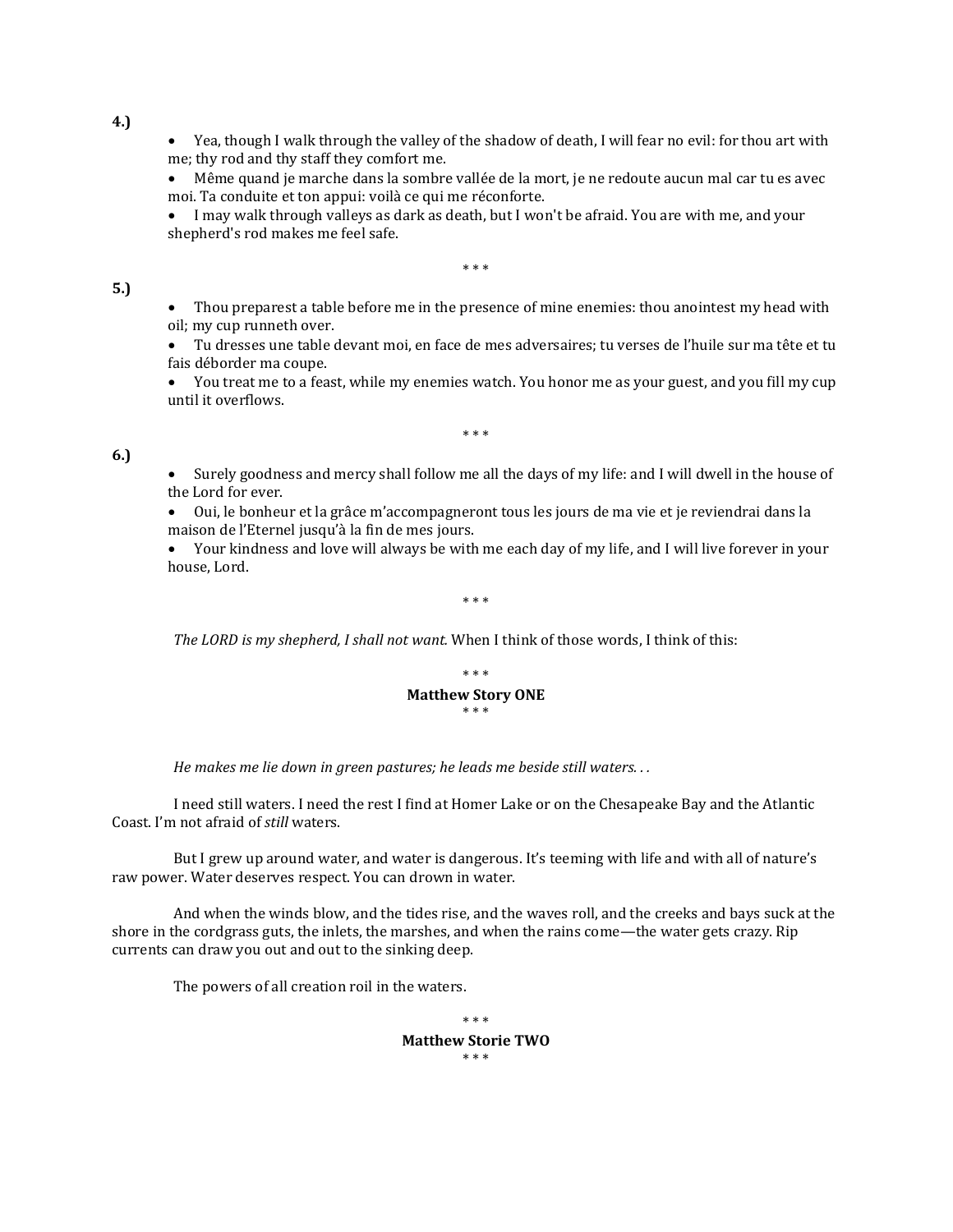The powers of all creation roil in the waters. The waters can carry away the shoreline and destroy houses made on sand and on rock; but the waters also have the power to heal.

 Who isn't encouraged by the gently running stream? At the Windsor of Savoy, we sit with our friends and watch the swans glide on the pond. Life doesn't seem so rushed. Light riffles off the ocean and waves massage the shore. Sun beats down and pools upon the waters teeming with creation. Moonlight, God's perfect silver, puddles on Lake Michigan and reflects the skyline. Pelicans in the Gulf swoop and dive for fish; leviathan cruise the deep.

 *He maketh me to lie down in green pastures: he leadeth me beside the still waters.*

 When we are quiet and still, standing at the edge of the water, we find the peace of God. Our worries sheet away. We find holy awe. We find rest.

### **\* \* \* Matthew Storie THREE/** \* \* \*

The setting of the Twenty Third Psalm is one of peace and calm, but notice the action verbs:

- *The LORD* makes me lie down
- The LORD leads me;
- The LORD restores my soul.
- The LORD is with me.
- The LORD comforts me.
- The LORD prepares a table before me.<br>• The LORD anoints my head with oil
- The LORD anoints my head with oil.

 As we come to rest, God is at work tending us, providing for us, nurturing us. Notice God's active care.

\* \* \*

And besides providing a resting place, Psalm 23 also suggests a journey. *He leadeth me…*

In the early church, when people were baptized, the congregation sang the Twenty Third Psalm as the baptized emerged from the waters. These newly baptized and confirmed people were clothed in white new clothes!—and led from the baptismal font (located outside of the church) into the sanctuary to the table where they received their first communion.

A life of faith suggests we move from chapter to chapter, from milestone to milestone.

Psalm 23 suggests a journey: *Yea, though I walk through the valley of the shadow of death, I fear no evil. . . .*

This is a Psalm for the journey—from the waters, by way of paths of righteousness, through the valley of the shadow, to sacred meals at a holy table, and beyond.

Wherever I go—from California to Katmandu, through life's emotional roller coaster of spiritual ups and downs—God is with me. Our journey goes on and on and up and over, and God goes with us. *All the days of my life—*God leads us, God follows us, God welcomes us home.